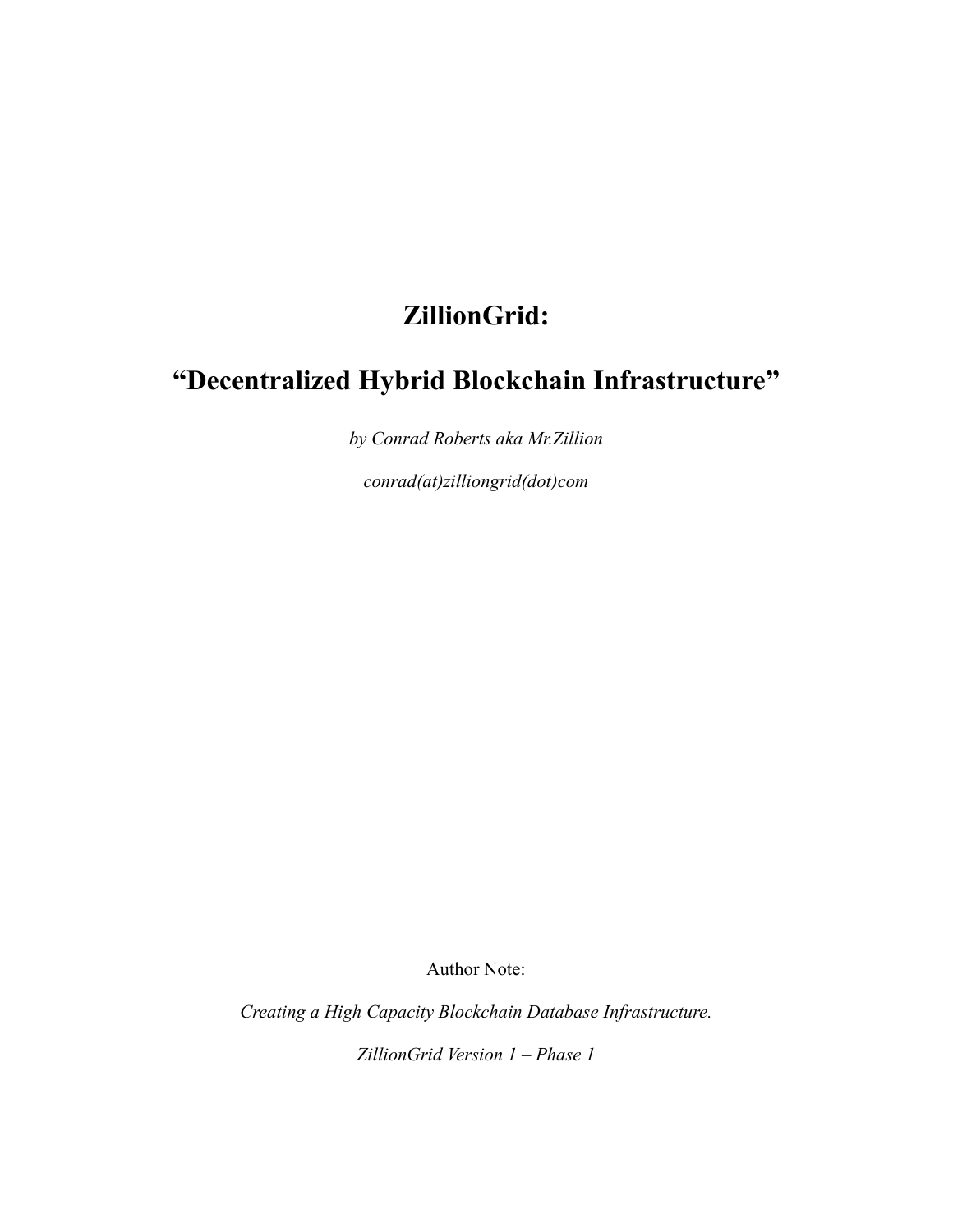## <span id="page-1-0"></span>Table of Contents

| The ZillionGrid: "Decentralized Hybrid Blockchain Infrastructure" 5 |  |
|---------------------------------------------------------------------|--|
|                                                                     |  |
|                                                                     |  |
|                                                                     |  |
|                                                                     |  |
|                                                                     |  |
|                                                                     |  |
|                                                                     |  |
|                                                                     |  |
|                                                                     |  |
|                                                                     |  |
|                                                                     |  |
|                                                                     |  |
|                                                                     |  |
|                                                                     |  |
|                                                                     |  |
|                                                                     |  |
|                                                                     |  |
|                                                                     |  |
|                                                                     |  |
|                                                                     |  |
|                                                                     |  |
|                                                                     |  |
|                                                                     |  |
|                                                                     |  |
|                                                                     |  |
|                                                                     |  |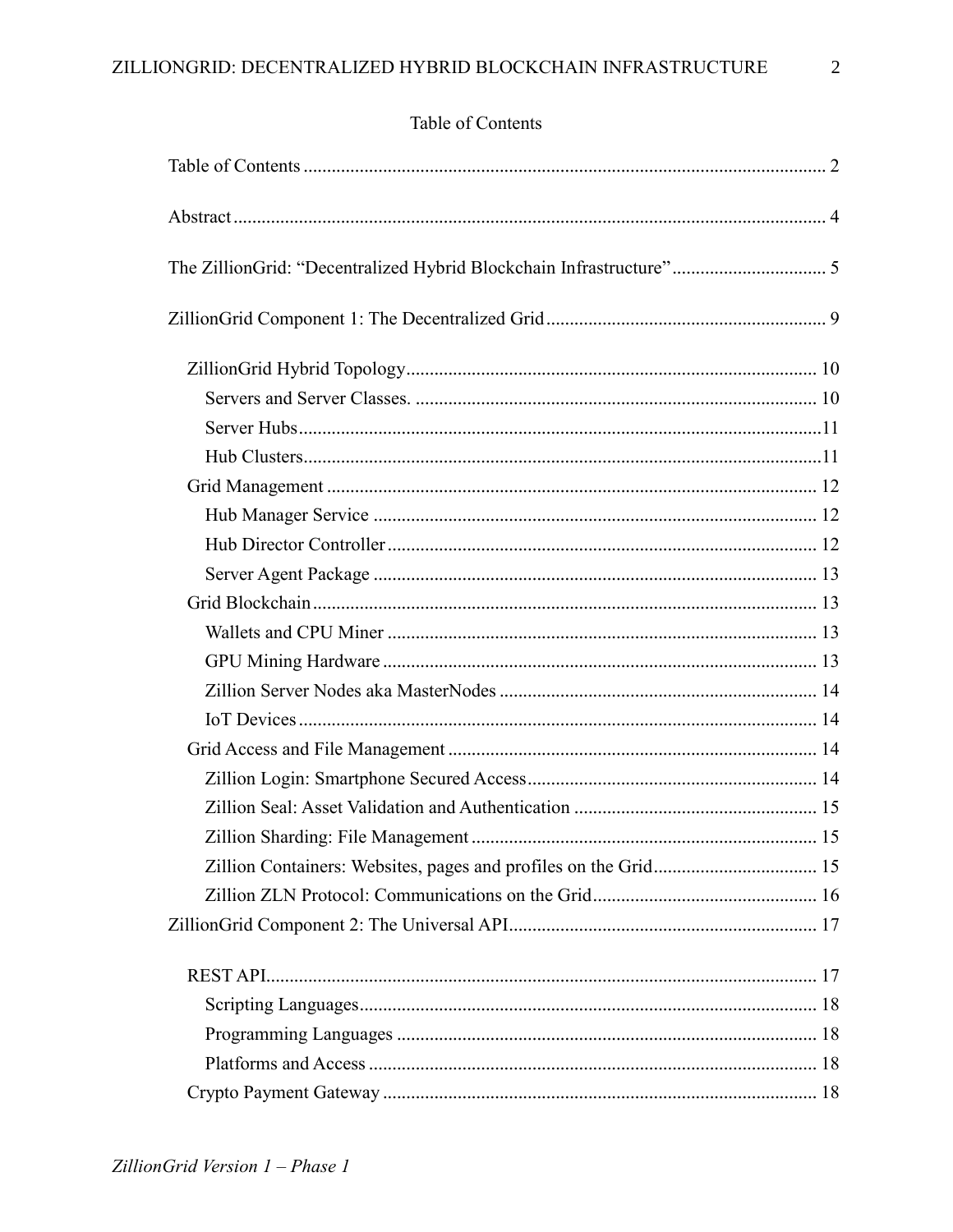| Zillion Wall and Zillion People: Social Interactions with Real People  22 |  |
|---------------------------------------------------------------------------|--|
|                                                                           |  |
|                                                                           |  |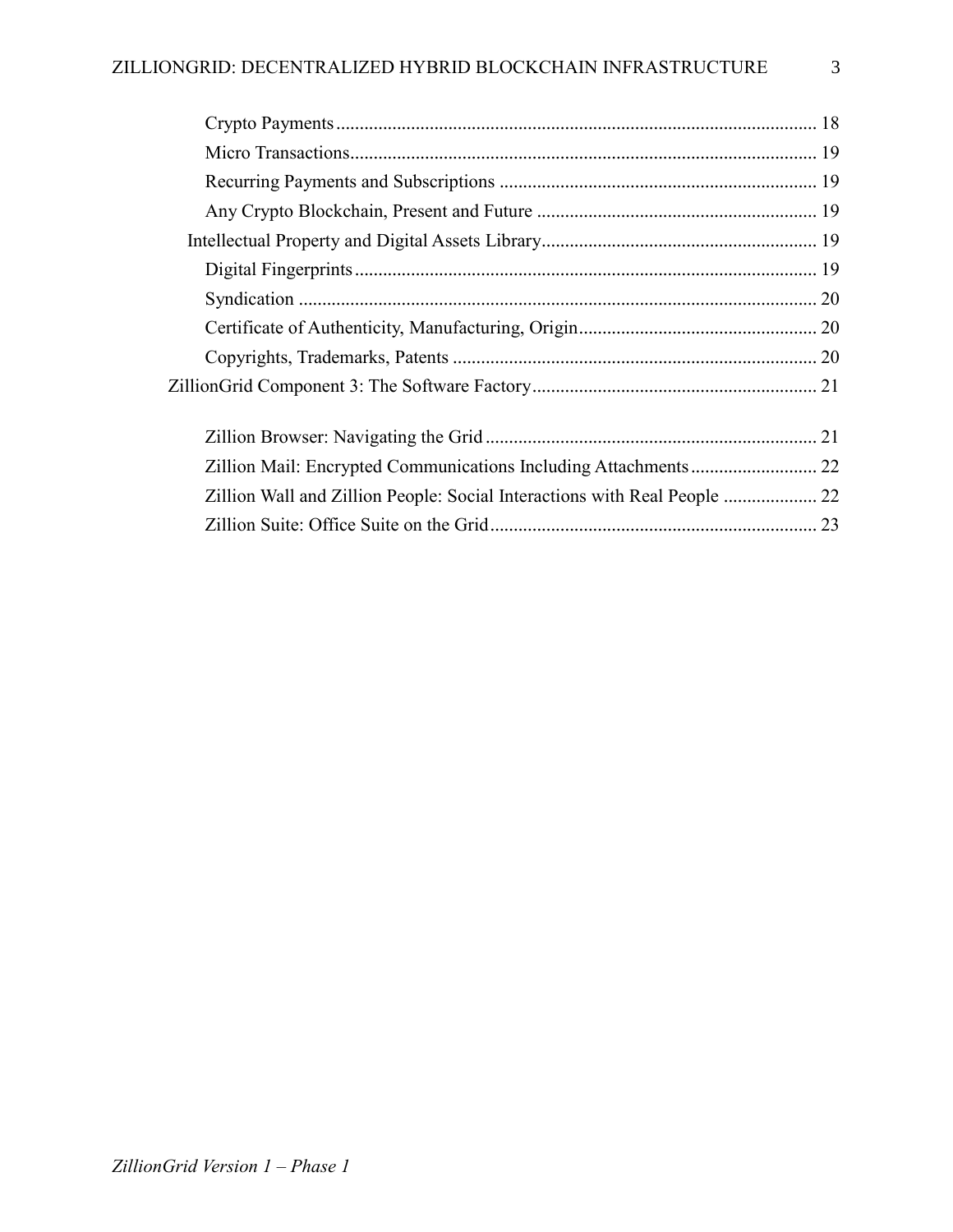#### <span id="page-3-0"></span>Abstract

In the world of crypto, the concept of blockchains and payments go hand in hand. Smart contracts are all the rage, and many initiatives are searching for real world applications. The world at large is puzzled by this new paradigm: what can we do with it and how do we use this in everyday life? Blockchain programming requires top caliber developers and big budgets; many of the millions of "traditional" programmers are scrambling to catch up.

As it turns out, the blockchain is good as an "immutable ledger" keeper and cryptographic payment system but lacks in data storage, querying abilities, and most of all, performance. The blockchain is a flat-file-based ledger, thus, architecturally speaking, the slowest possible architecture. A little research confirms these shortcomings, hence the absence of real-world applications: it is not practical to build applications using the limited capacity of today's blockchains. Crypto cloud storage, word processing, excel spreadsheets, secure messaging, and communications are barely a blip on the radar when talking about blockchain integration. Real application infrastructures still require fast databases and massive storage needs for media distribution on any of the current platforms: web, desktop and mobile.

This paper presents a solution in the form of a total integrated network: media, database and blockchain servers working together and providing the first ever "Decentralized Hybrid Blockchain Infrastructure," and bringing blockchain integrated applications to mass markets.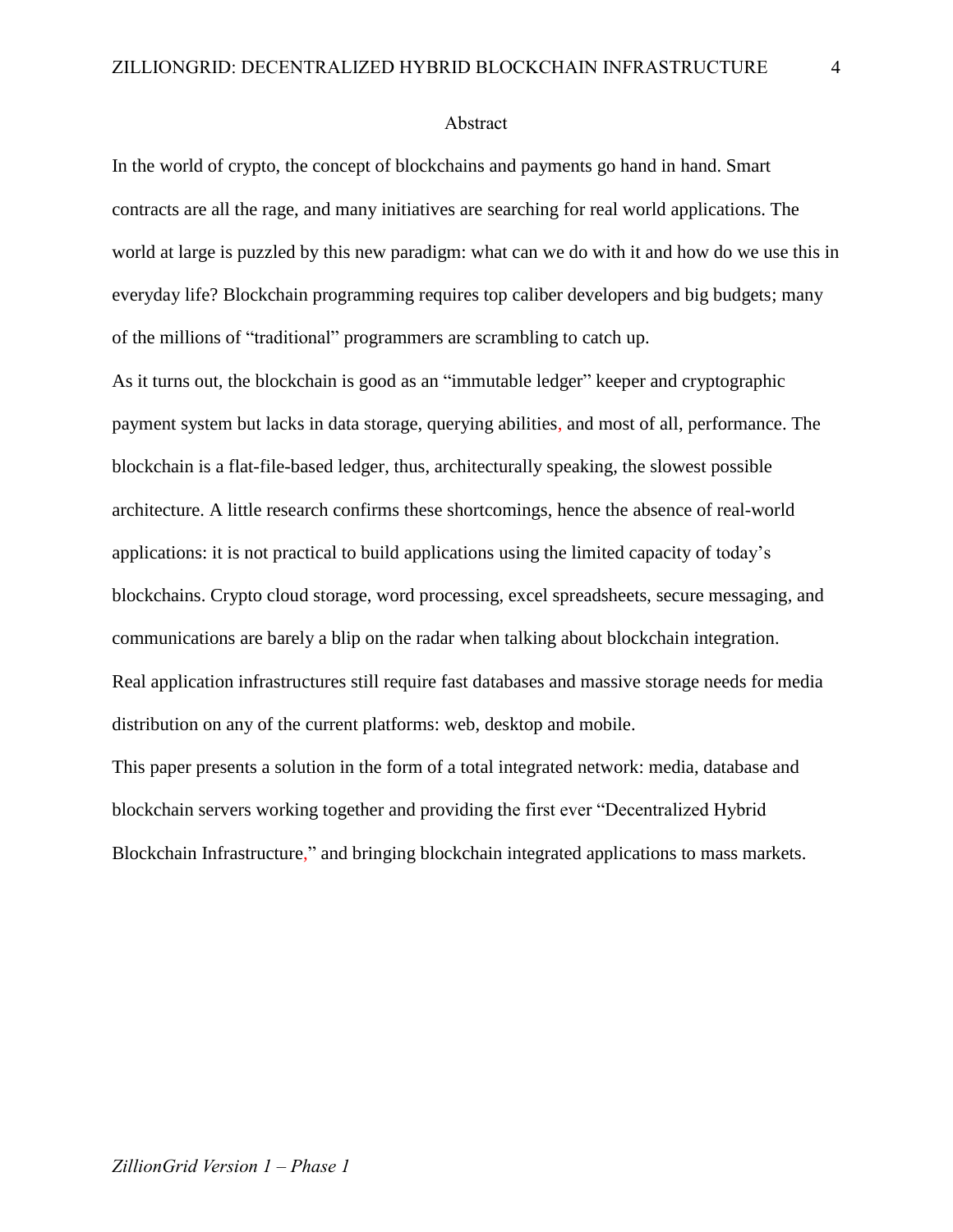#### The ZillionGrid:

"Decentralized Hybrid Blockchain Infrastructure"

<span id="page-4-0"></span>The original Bitcoin blockchain was made with one purpose in mind: **decentralized and peer to peer payment system**. With that solution came an immutable ledger in the form of a blockchain with new blocks being created at preset intervals. Each block is linked together in a chain structure and cryptographically secured, which makes double spending a problem of the past. This paper will not explain these concepts, just acknowledge the current architecture and its shortcomings when applied to an application infrastructure.

When we look deeper under the hood, we see **a series of flat files** containing all the transactions and addresses stored in a local download folder. All these files make up the chain and contain everything that has ever occurred on this chain. Technically speaking this is a breakthrough accomplishment, but from a programmer's point of view it is the most inefficient architecture for accommodating data storage and querying functionalities. There is **no space to store any application data** without creating bloated chains, something that eventually becomes unmanageable.

If we are to extend this innovation to applications, some changes must be made to accommodate these requests. How can this be achieved? One way is bigger blocks. These will hold more transactions and eventually we will be able to store more data on them, but can a blockchain with a file-based architecture really store all our word documents, images, and video files? Most likely not, so we must look for a more efficient architecture.

Databases come to mind, since they have been proven reliable for many decades and eventually the blockchain inner workings will migrate to a more efficient management system. There are a few initiatives already out there but almost all of them have the same challenges: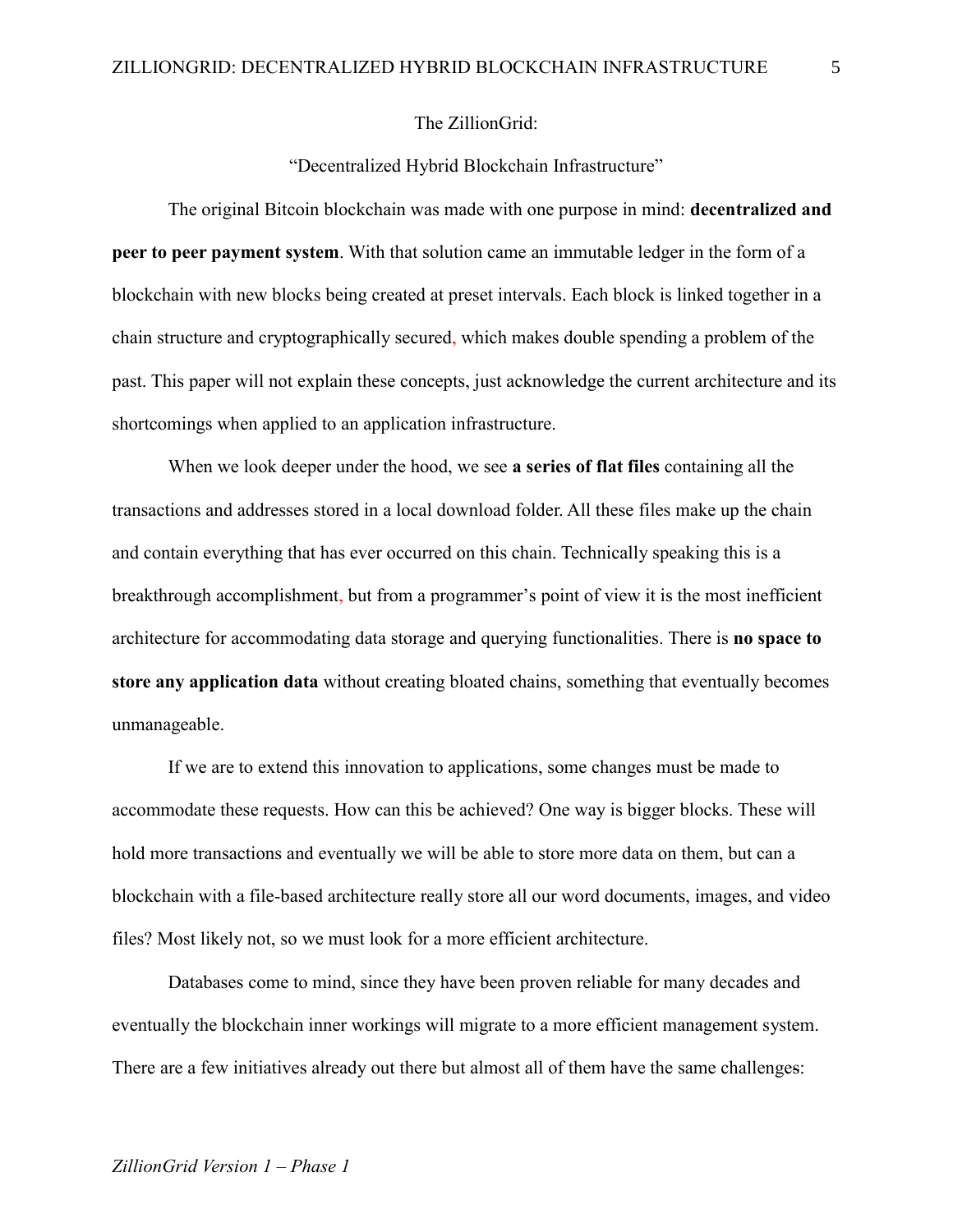migrating the blockchain's unique characteristics to a database system will take time and a lot of effort.

Enter the ZillionGrid. What is the ZillionGrid, why was it created and how will it be built? First and foremost, it is **a complete application infrastructure** including hardware, network security, storage, and everything else needed to accommodate applications, websites, and social interactions with people around the world.

After months of research we broke down our infrastructure architecture into **three main components**:

Component 1: Network part with Server Classes A, B and C clustered in hubs

Component 2: Universal API for programmers to access those resources

Component 3: Software Factory with turn key application suites for the end user

**Class A** servers are defined as Media and Storage servers, high performing servers with large storage capacity.

**Class B** servers are defined and configured as Database Servers optimized for processing database transactions on any database in existence.

**Class C** is defined as Blockchain Servers: any currently existing or future blockchain can be integrated into this grid.

We also have Class D and E for later use, being User Nodes and AI Operations nodes (for Deep Learning, Dynamic Benchmarking, and Grid Request Routing, also known as K-Nearest). These will be defined and introduced in Phase 3 of the ZillionGrid building plan.

Class A, B, and C Servers are organized in Hubs, reporting their status to the Hub Manager via pulse metric software agents installed on each server.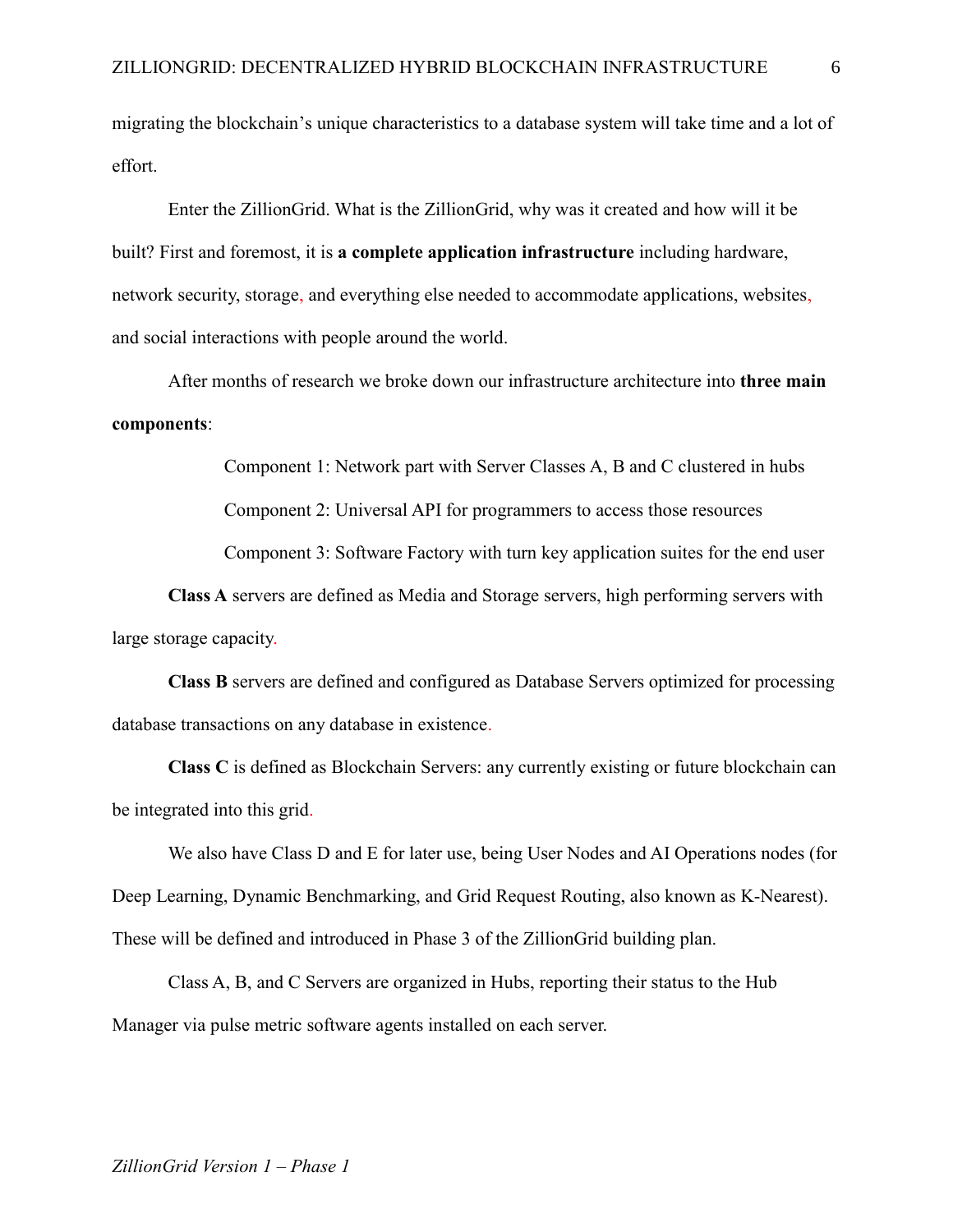Hubs are organized in Clusters and each Hub Manager reports to the Hub Director, thus creating a real time status and availability.

The Universal API and Software Factory calls are (eventually) routed via AI and Machine Learning algorithms directing and routing all requests to the nearest and most available server. All metrics are taken into account: CPU load, RAM and HD usage, and Internet Upload and Download speed. Slower servers are ranked lower and will handle less requests. These rankings will be communicated to node operators, so they have the option to intervene when needed.

The decentralized aspect of this infrastructure poses a few challenges: since anyone can operate a node, how do we handle quality control of newly added nodes? Our solution comes in the form of a "ZillionGrid Node Launcher", a tool with a built-in benchmark to automatically classify the hardware it is analyzing. That benchmark number will eventually assign the A, B, or C classification. This classification will be assigned via unique identifiers to a server profile stored on the blockchain. Once the node becomes operational it will receive shared block rewards based on the class and provide recurring revenue to the node operator. This will avoid having to rely on advertisement for income, and because these block rewards are a form of smart contracts, no middlemen are needed, and payments are done in real time and automatically. The only way to discontinue payments is when the node goes offline, which is a decision made solely by the node operator himself.

We wanted to start building this right away, while acknowledging a potentially long development timeline before we could reach our ultimate goal: a blockchain database architecture capable of storing unlimited data with unlimited transaction speeds and real time querying capabilities, while still preserving the blockchain qualities.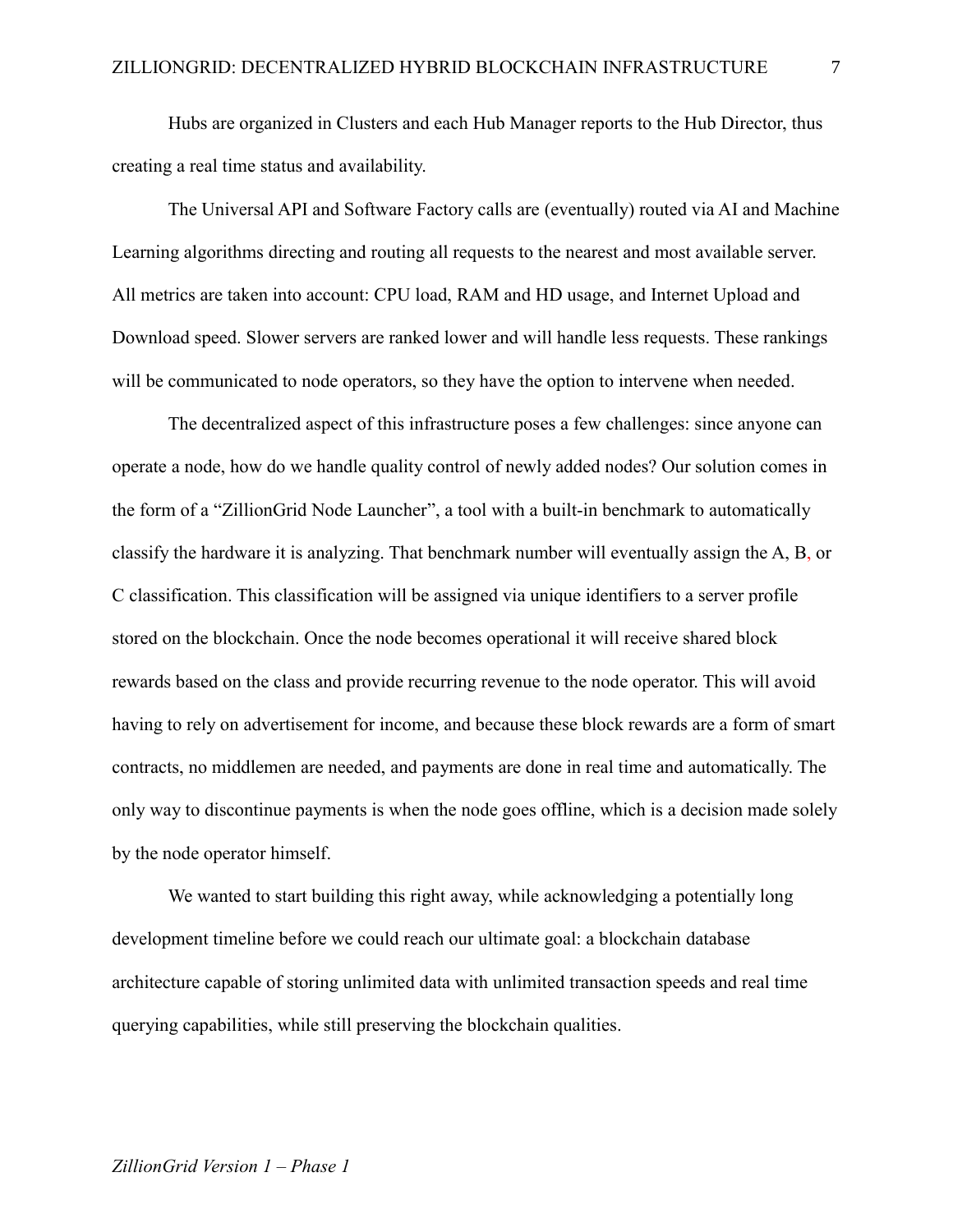The Zillion Team is working in that direction and since this will not be built overnight, we propose to break it down in three phases.

First Phase will be a grid structure with a software resource manager that might look partially centralized but is not actually centralized. This will allow us to build a grid with three server classes and create the Universal API to allow any "traditional" programmer to access those resources using any programming language in existence.

Second Phase will be a peer to peer implementation of encryption, sharding, and all the data storage aspects that are needed to make a high performing application network.

Third Phase will be the goal of a database blockchain with the same qualities of a file based blockchain system.

Technology changes constantly and by the time this paper gets (re)published, parts of it might already be outdated. For this reason, we will elaborate on the First Phase approach and publish updates as our work continues and moves into the other two phases, whenever that will be.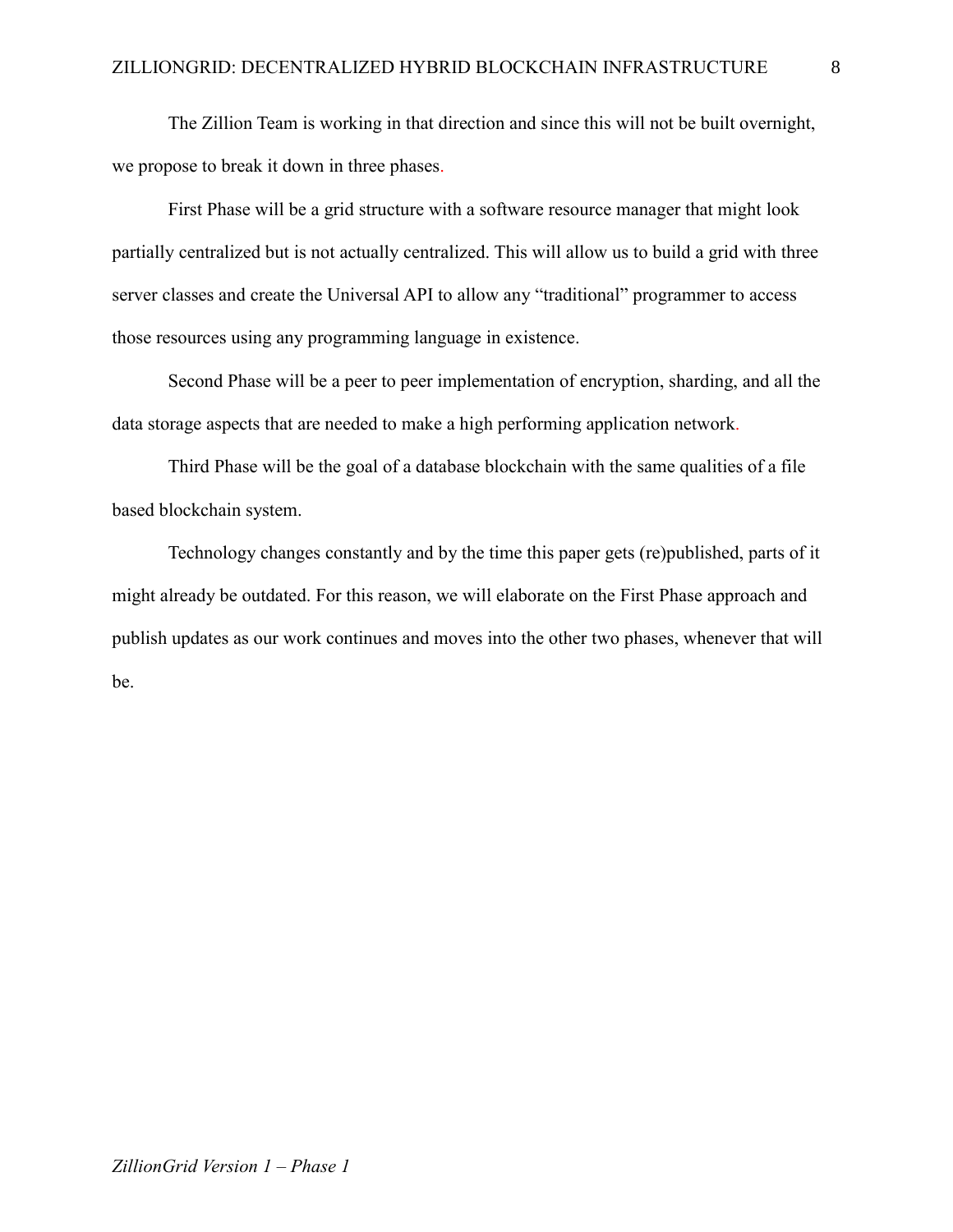#### **ZillionGrid Component 1: The Decentralized Grid**

<span id="page-8-0"></span>The emergence of the World Wide Web in the early 1990s came with high hopes and many expectations. It changed humanity in numerous ways, but today only a handful of companies have centralized it for their own purpose, at the expense of individual users' privacy and security. Your data is now the highest priced commodity in the hands of a few profit chasers, completely unregulated and without any compensation. Impersonation, identity theft, spam, and phishing, are just a few ways that scammers and abusers target everyday users. Centralization has proven to be a tempting power broker where the unscrupulous rule and dictate what we can or cannot do, what we can or cannot buy, and what we can or cannot browse.

To get the user back in control of their own data, a new infrastructure is needed. This paper describes one of the possible solutions to those problems. The ZillionGrid allows for anyone to contribute resources and generate recurring revenue. This is not dependent on advertisers and the immense intrusions that come with it, all at the expense of the end user. Some sites make it almost impossible to get to the content, cluttered by ads and broken by all the browser versions and countless scripting libraries that make the viewers' experience a nightmare.

There are multiple ways one can create income on the grid. Mining crypto currencies is one way, while running a Zillion Server Node (or Grid Node) is another way. As a grid user, anyone can sell items, such as digital assets, or create income using video streaming or podcasting. Micro transactions, buy and sell transactions, subscriptions, pay per view: everything is built in and natively supported by this infrastructure. Natively means there is no need for third parties, credit card processors, banks, or other intermediaries to manage your transactions. You decide what happens to your data and your digital assets on the grid.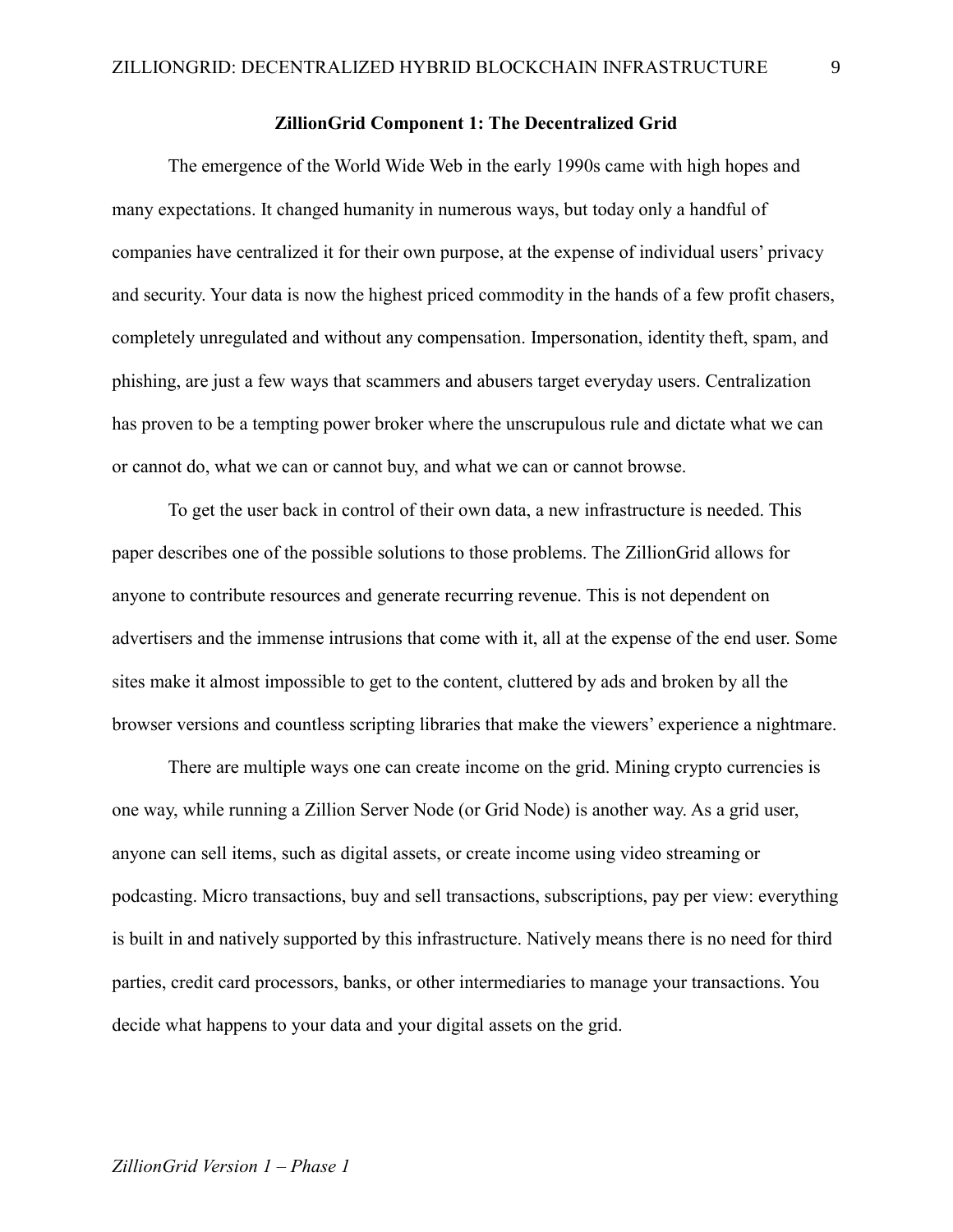## **ZillionGrid Hybrid Topology**

<span id="page-9-0"></span>To accommodate our First Phase objectives and build the grid, we defined three server classes to handle all data types. Since anyone can add hardware to the grid, we created a software installation package including benchmarks so we can automatically assign each server with a classification. Servers can be stood up or taken down without affecting the data stored on the grid. To accomplish this, we created redundancy and duplication services, data queues, and time synchronizers, all of which will make way for P2P database technology in our Second Phase.

#### **Servers and Server Classes.**

<span id="page-9-1"></span>To achieve speed and low latencies we suggest optimal performing components, including fast CPU's, fast RAM, and fast hard drives. We are aware of the added cost, but eventually, the crypto rewards should provide a decent ROI to make that investment worthwhile. In addition to shared block rewards, node operators will receive transaction fees. The more capacity the server has, the more transactions it can perform, and the more revenue it can generate.



#### *Image 1: Server Classes A, B and C*

*Image 1*. *Zillion Server Nodes Class A, B and C including User Nodes*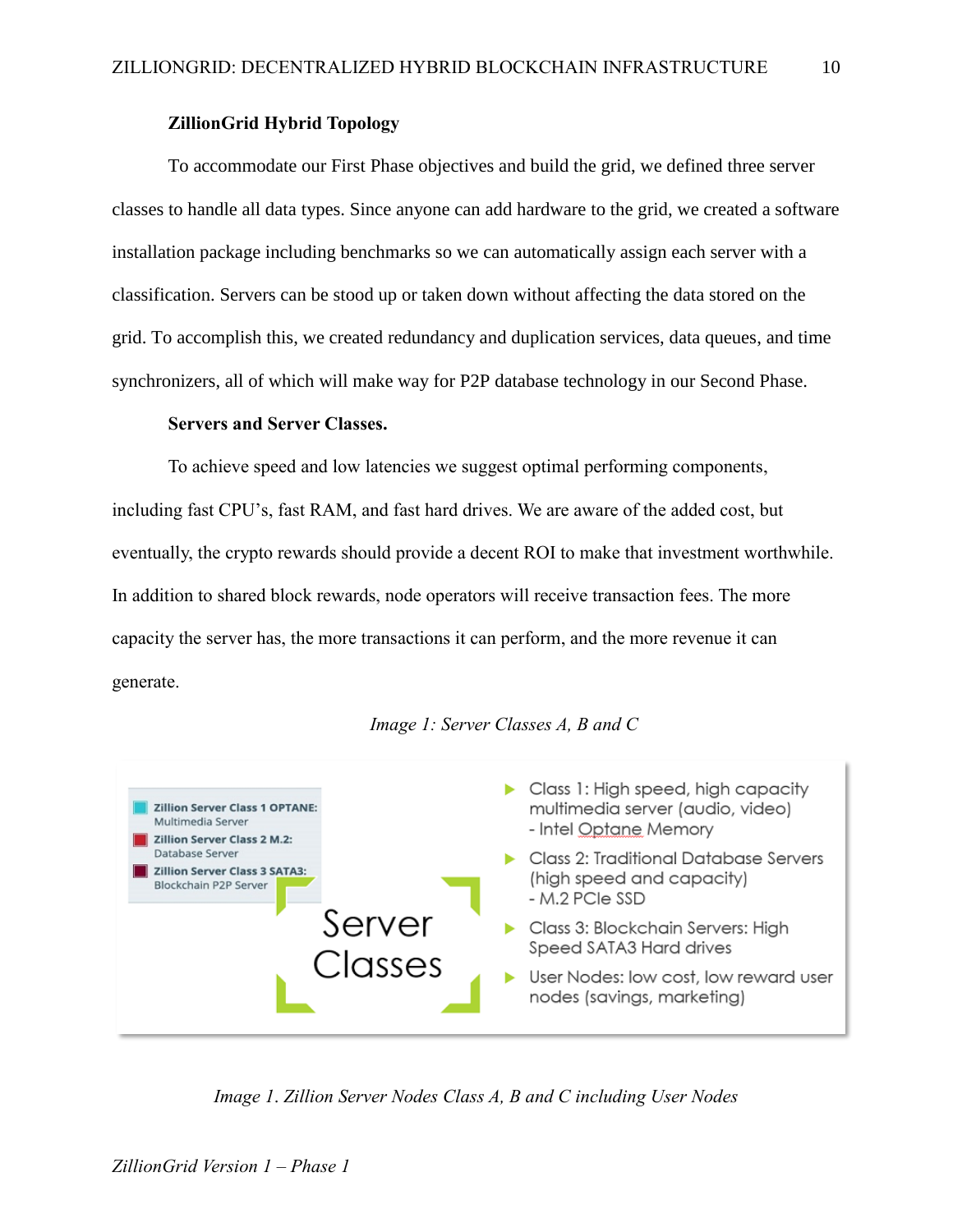## *Server Class A*

Media Servers: These servers will do the heavy lifting regarding storage, audio and video, images, and big files. RAID systems will be needed with RAM drives for fast response times.

## *Server Class B*

Database Servers: Similar to Class A servers regarding speed and capacity but the configurations will be optimized for database operations.

## *Server Class C*

Blockchain Servers: These will act as full nodes and accommodate all blockchain requests. Since the grid is "technology agnostic", we can host any format, database, or blockchain.

*User Nodes*

For later.

#### **Server Hubs**

<span id="page-10-0"></span>Servers are organized in hubs by class. New servers can join existing hubs and synchronize data; once synchronized they can serve API and/or app requests.

## <span id="page-10-1"></span>**Hub Clusters**

Hubs are organized in Clusters. Hub Managers report to Hub Director, and the Hub

Director connects to API or Software Factory.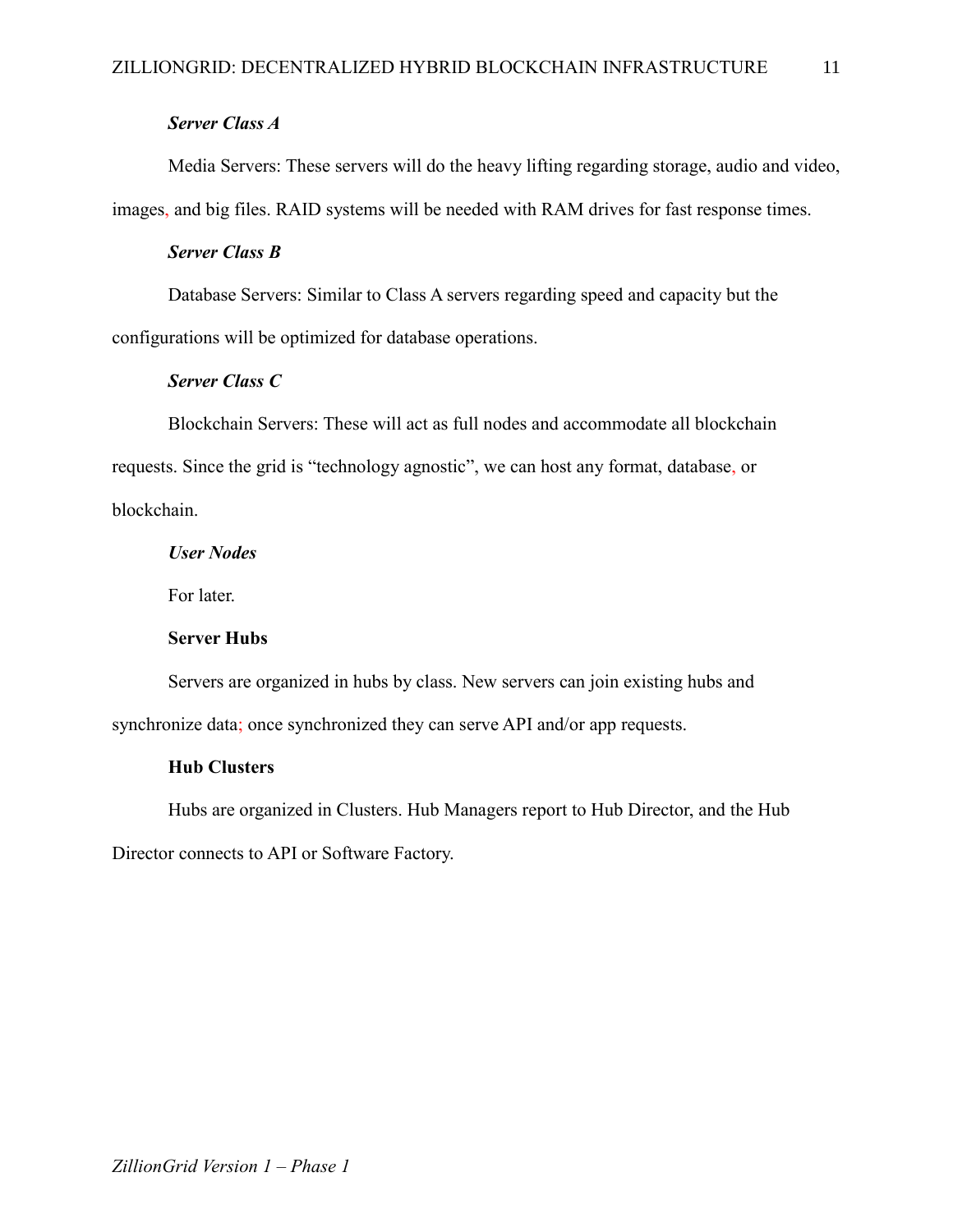

*Image 2: ZillionGrid Server Hubs and Clusters*

*Image 2*. *ZillionGrid Server Topology including Hubs and Cluster organization*

## <span id="page-11-0"></span>**Grid Management**

<span id="page-11-1"></span>To manage all resources, we created the following structure:

#### **Hub Manager Service**

The Hub Manager takes all the metrics from the Server Agents and keeps track of all the connected resources. It is a software service that runs in the background and manages the data request queue, assigns timestamping, takes care of server synchronization, and configures new servers added to the Hub.

## **Hub Director Controller**

<span id="page-11-2"></span>The Hub Director Controller receives info from all Hub Managers and creates a health diagram of all Hub Clusters. The Hub Director visualizes the total grid health and capacity and routes all incoming calls to and from the grid. Eventually this will run AI and Machine Learning algorithms.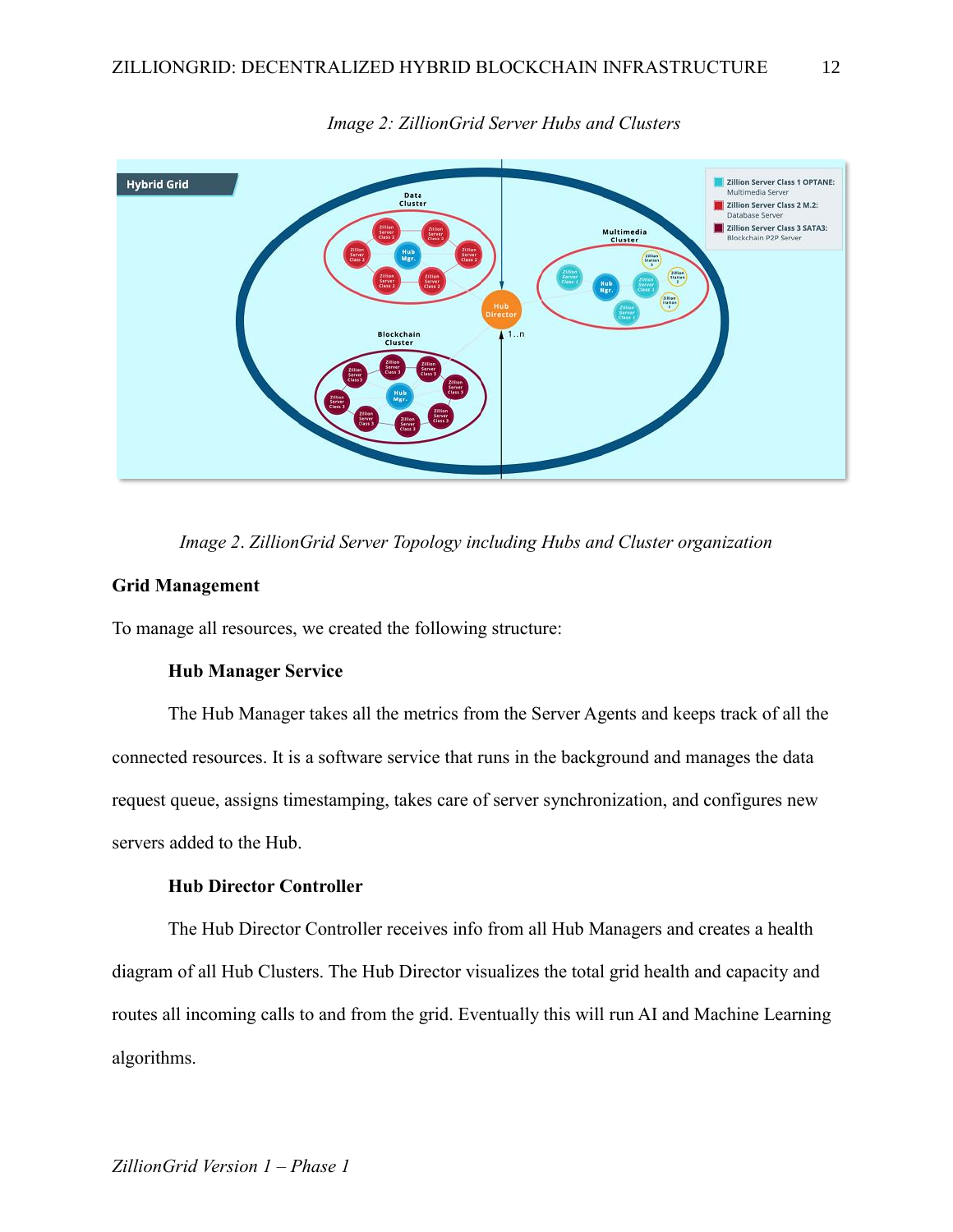## **Server Agent Package**

<span id="page-12-0"></span>Software installed on each server node sends metrics to the Hub Manager regarding server resources and load. It keeps track of and reports RAM and HD capacity, CPU usage, and internet upload and download speeds.

## <span id="page-12-1"></span>**Grid Blockchain**

Many of the grid functions are blockchain secured, hashes and digital fingerprints are immutably stored, encryption and financial transactions are provided by "ZillionCoin" thus implementing the "ZillionFLUX" blockchain algorithm. These have their own whitepapers and are managed by the open source community. The main reason for its integration is that for the grid to function, blockchain architecture has to differ from what is currently out there since data storage, data querying, and other functions needed by the grid are not built into other blockchains to the extent that is needed. The ZillionFLUX blockchain accommodates those special needs. Since the grid is "technology agnostic," any current and future coin can be integrated to the extent that their blockchain architecture allows for the needed functionalities. If nothing else, they can be used for integrating payments and micro transactions.

## **Wallets and CPU Miner**

<span id="page-12-2"></span>The ZillionCoin wallet is available for free and source code is provided by the open source community. The wallet accommodates crypto transactions and has a CPU miner built in.

#### **GPU Mining Hardware**

<span id="page-12-3"></span>Once the CPU mining phase is over, we will increase capacity by switching to GPU mining. We will provide hardware configuration guidelines and we might provide turn key hardware in the future.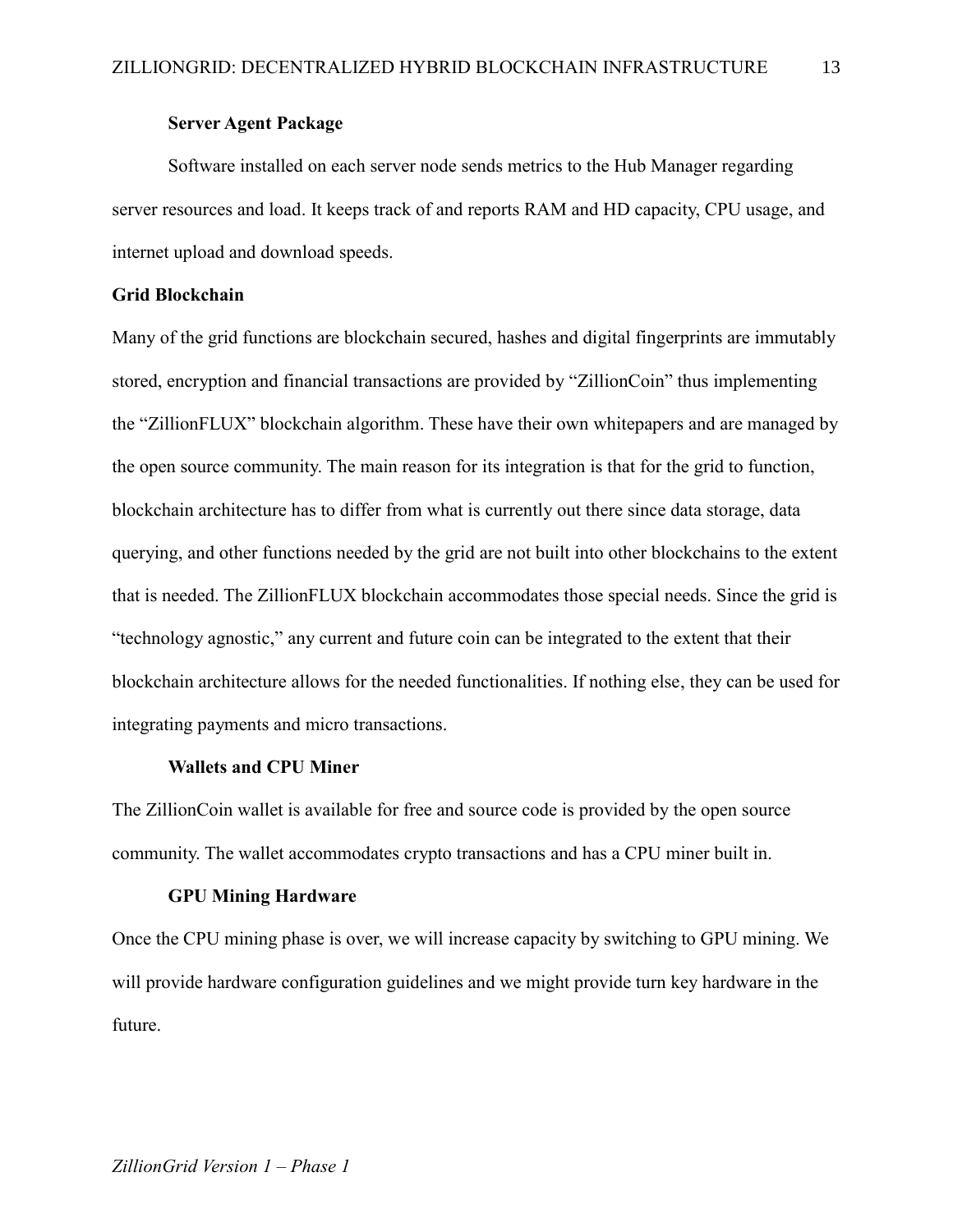#### **Zillion Server Nodes aka MasterNodes**

<span id="page-13-0"></span>Our design calls for Zillion Server Node integration and shared block rewards with miners to provide ROI to server operators. This takes away the need to depend on ad revenue, and since shared block rewards are a form of smart contracts, no middlemen are needed, and payments are executed automatically and in real time.

#### **IoT Devices**

<span id="page-13-1"></span>The Internet of Things (IoT) is a huge market with unlimited growth potential for early application providers. We planned our own version of an IoT network linked to blockchain transactions and we created our own line of IoT devices (including Iridium Satellite trackers). More about that in Second and Third Phase implementations of the ZillionGrid.

#### <span id="page-13-2"></span>**Grid Access and File Management**

Providing secure access without making it too complicated is a challenge. We chose a dual access system: smartphone secured access via QR codes and email/password systems with SMS OTP (One Time Password). Neither of them is foolproof but they insert additional layers of complexity not found in current internet access systems. Everything starts with a unique profile of which the hash of "digital fingerprint" is stored on the blockchain and used to validate users throughout the grid.

#### **Zillion Login: Smartphone Secured Access**

<span id="page-13-3"></span>The first step for acquiring grid access is to create a profile using your smartphone, email, and secure password. Once this information is submitted, a digital fingerprint will be created and stored on the blockchain. This digital fingerprint is then later used to validate your profile when used within the grid.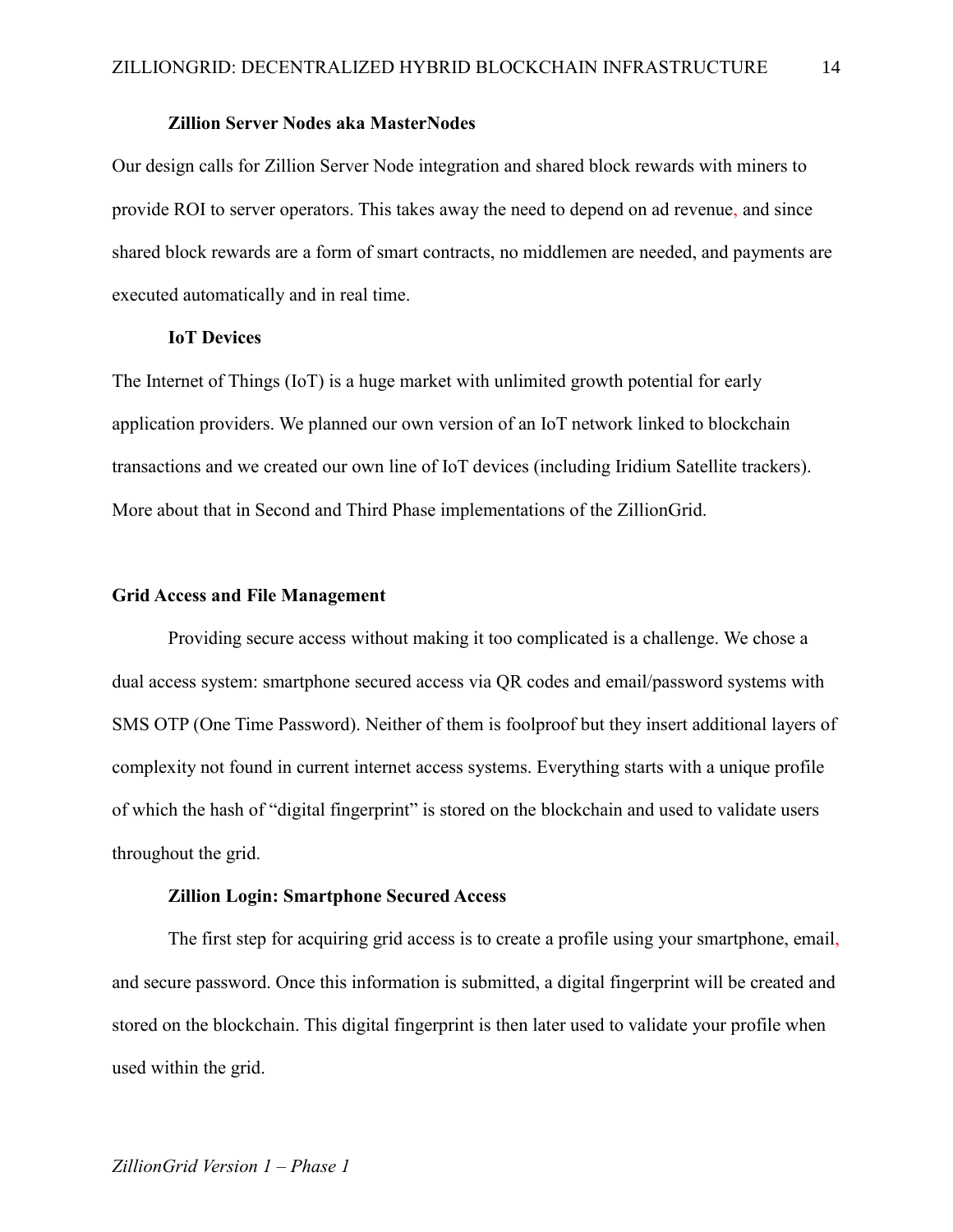#### **Zillion Seal: Asset Validation and Authentication**

<span id="page-14-0"></span>The Zillion Seal technology is used throughout the grid to validate and authenticate digital assets using the digital fingerprint and, when confirmed, seal the process with a verified approval status of the asset. This will prevent fraud, impersonation, virus insertion, and other malware protection.

#### **Zillion Sharding: File Management**

<span id="page-14-1"></span>The term "sharding" is mostly used within database context and we will do the same. To maintain our terminology throughout our Three Phases, we started implementing sharding in the First Phase as it pertains to storing files and, more specifically, big files. Every file stored on the grid is encrypted and broken into smaller pieces and stored randomly on available servers. We keep the meta data and when a user wants to reconstruct and decrypt the file, we know how to do it. It is to some extent like IPFS (Interplanetary File System), but we use it in addition to IPFS. It provides extra security at a performance penalty.

#### **Zillion Containers: Websites, pages and profiles on the Grid**

<span id="page-14-2"></span>Websites, HTTP, and Internet are all synonymous and are proven methods to establish web presences around the world. Much of its security is debatable, but we are all familiar with the shortcomings, annoyances, and security intrusions. Never mind the spyware, malware, viruses, phishing, and a host of other less desirable phenomena that make the web a very unpleasant place to hang out, shop, or communicate. The ZillionGrid will try and establish an alternative to those problems while keeping compatibility with existing systems.

"Zillion Containers" are a first-generation ZillionGrid websites where we use IPFS as the base to create websites (pages, profiles) on the grid. There are a few shortcomings that we need to resolve, and we will present that solution in the form of "packaged" files secured by a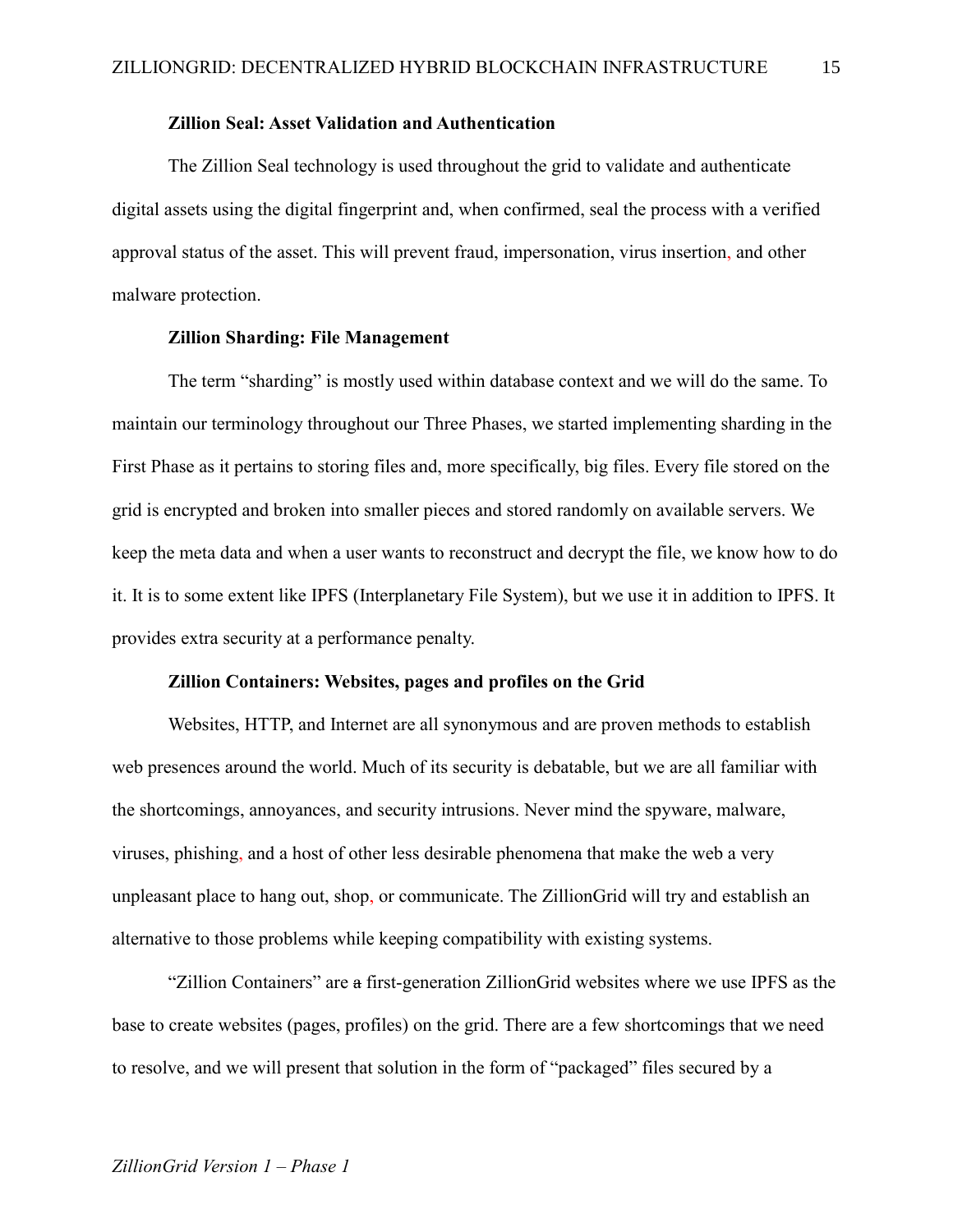"container" hash to verify authenticity, hence originality, as envisioned by its creators (minus the viruses, malware, spyware, etc.).

## **Zillion ZLN Protocol: Communications on the Grid**

<span id="page-15-0"></span>The task of managing routing, data transfers, addressing destinations, profiles, hashtags, containers, and any similar tasks falls on the shoulders of our newly created Zillion Protocol (ZLN Protocol). That requires a paper by itself and will be presented later. Right now, the ZLN:// prefix is used in our Zillion Browser for grid communications and is also available as browser plugins for Chrome and Firefox. With those plugins, certain grid functionalities will be available to standard browsers.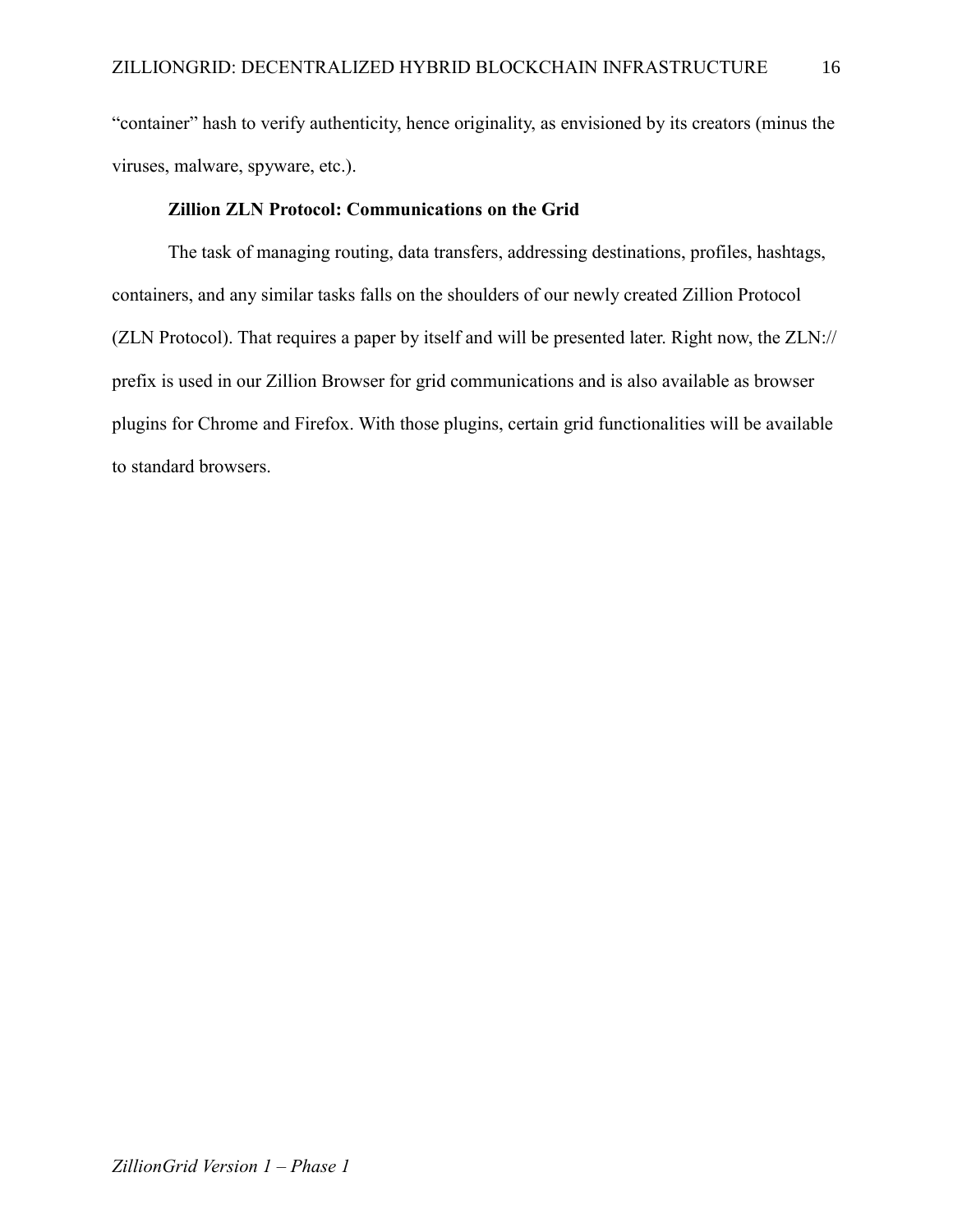## **ZillionGrid Component 2: The Universal API**

<span id="page-16-0"></span>Building the grid infrastructure is one challenge, while creating easy access is another. We propose an easy solution by programming an API on top of that grid. All grid resources are now open to developers and instead of multiple connections to multiple resources, we have everything in one place, ready to be integrated in your applications, be it desktop, web, or mobile.



*Image 3: ZillionGrid Universal API*

*Image 3: ZillionGrid Universal API with REST, Payment Gateway and Intellectual Property Digital Asset Library*

## <span id="page-16-1"></span>**REST API**

Blockchain programming is not easy, it is rather low-level programming and yet? requires top talent, which is expensive and hard to find. Our API allows easy blockchain access via Universal API and any programming language in existence. Suddenly, millions of "traditional" programmers now have access without having to learn the specifics of blockchain programming. REST is universally known and easy to integrate once access is established using your Zillion Login profile.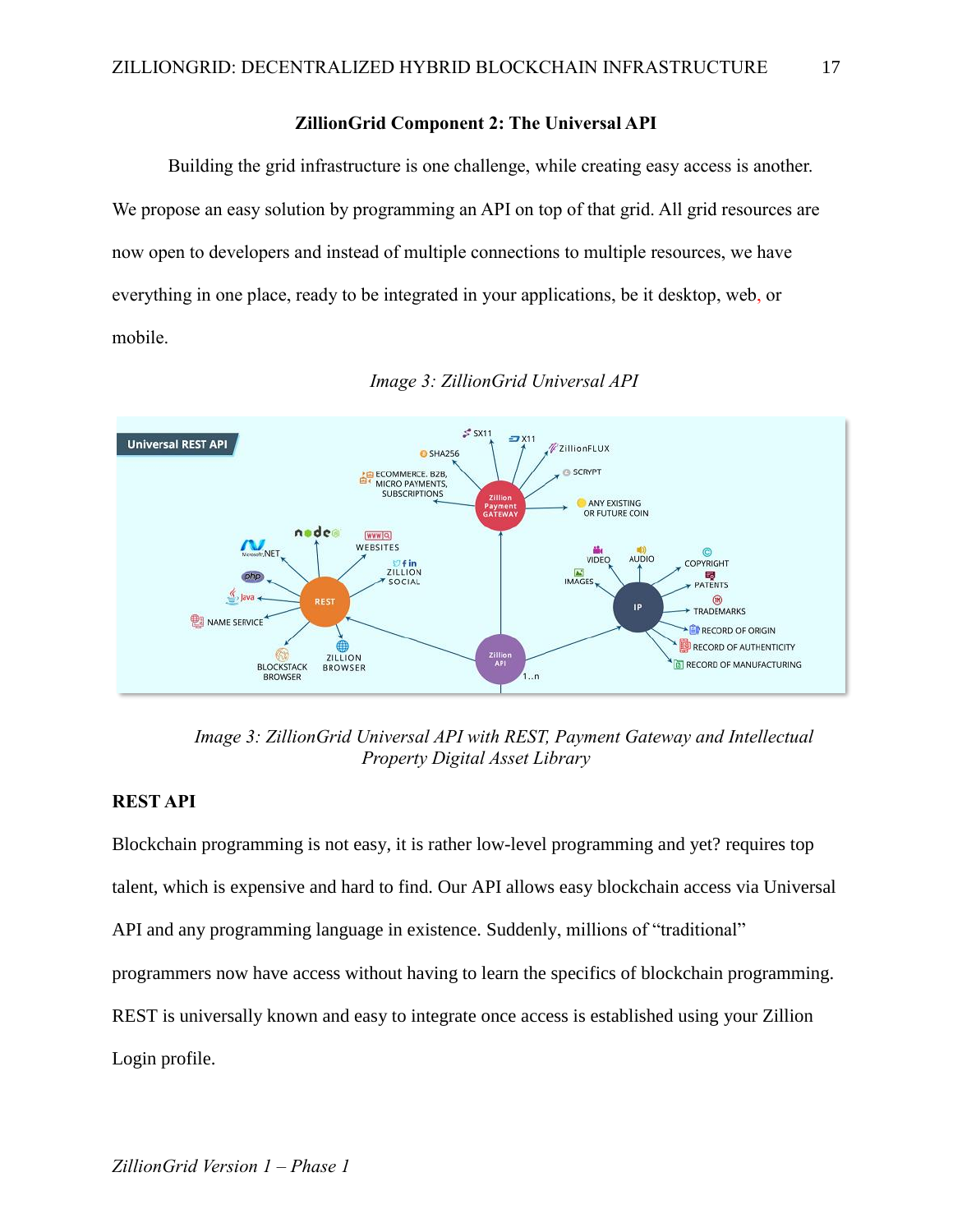## **Scripting Languages**

<span id="page-17-0"></span>Many websites and applications use scripting languages, be it JavaScript, PHP, ASP, Python, Ruby, or anything else: as long as you can make REST connections, you are able to access any application platform using any programming language.

## **Programming Languages**

<span id="page-17-1"></span>For desktop or mobile programming, REST is easy to integrate in Java, C, or any .NET language including C# and Visual Basic. All REST calls are returned via JSON result sets and integrating these in your application is easy.

### **Platforms and Access**

<span id="page-17-2"></span>Same easy access for any desktop, web, or mobile platform including NodeJS, Angular, React, and any other library in existence including Name Services and Zillion Browser, including Chrome plugins.

#### <span id="page-17-3"></span>**Crypto Payment Gateway**

Our payment gateway includes any traditional payment mechanism, except we converted it to crypto using any coin in existence. If you want to setup payments in Bitcoin, Bitcoin Cash, Dash, or Litecoin, you can do so. You can setup one-time payments, recurring payments, subscriptions, per minute, per view, or any combination thereof.

#### **Crypto Payments**

<span id="page-17-4"></span>If you have something to sell, you can integrate payments with your favorite coin, or multiple coins. This goes for digital assets as well. Images, reports, and newsletters can all be integrated with our crypto payment system.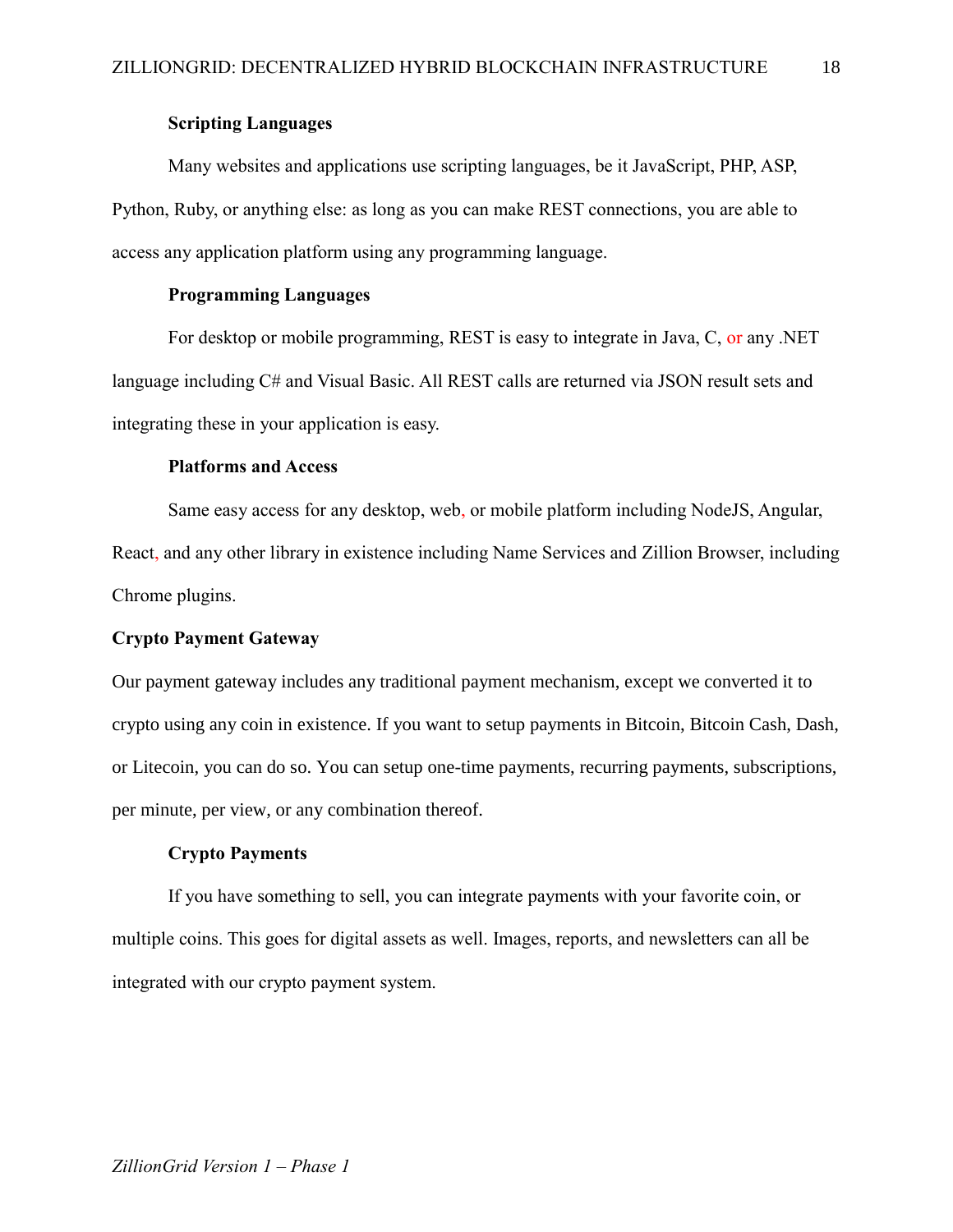### **Micro Transactions**

<span id="page-18-0"></span>Micro transactions are small amounts that traditional credit cards will not process. For example, integrated payments per minute of listening or viewing content, or each time an image is used, or a book is read. You can integrate payments with your podcast or streaming station.

## **Recurring Payments and Subscriptions**

<span id="page-18-1"></span>Recurring payments are automatically scheduled at your defined interval. It can cover memberships or content channels, online stores or digital catalogs.

#### **Any Crypto Blockchain, Present and Future**

<span id="page-18-2"></span>We can integrate almost any coin in existence as well as future coins; nothing is off limits. Tokens are a separate class of payment models and we plan on integrating those also.

#### <span id="page-18-3"></span>**Intellectual Property and Digital Assets Library**

Many apps will process or access digital assets and Intellectual Property. For this purpose, we created a mechanism to register, track, and monetize these assets in a digital library. Once your assets are registered, you can then incorporate them in your applications and track their usage throughout the grid. If compensation is required, our payment gateway can take care of those transactions for you.

## **Digital Fingerprints**

<span id="page-18-4"></span>Any digital asset created on the grid can register a digital fingerprint and claim ownership with proven identity. These assets can be text files (reports), media files in the form of audio or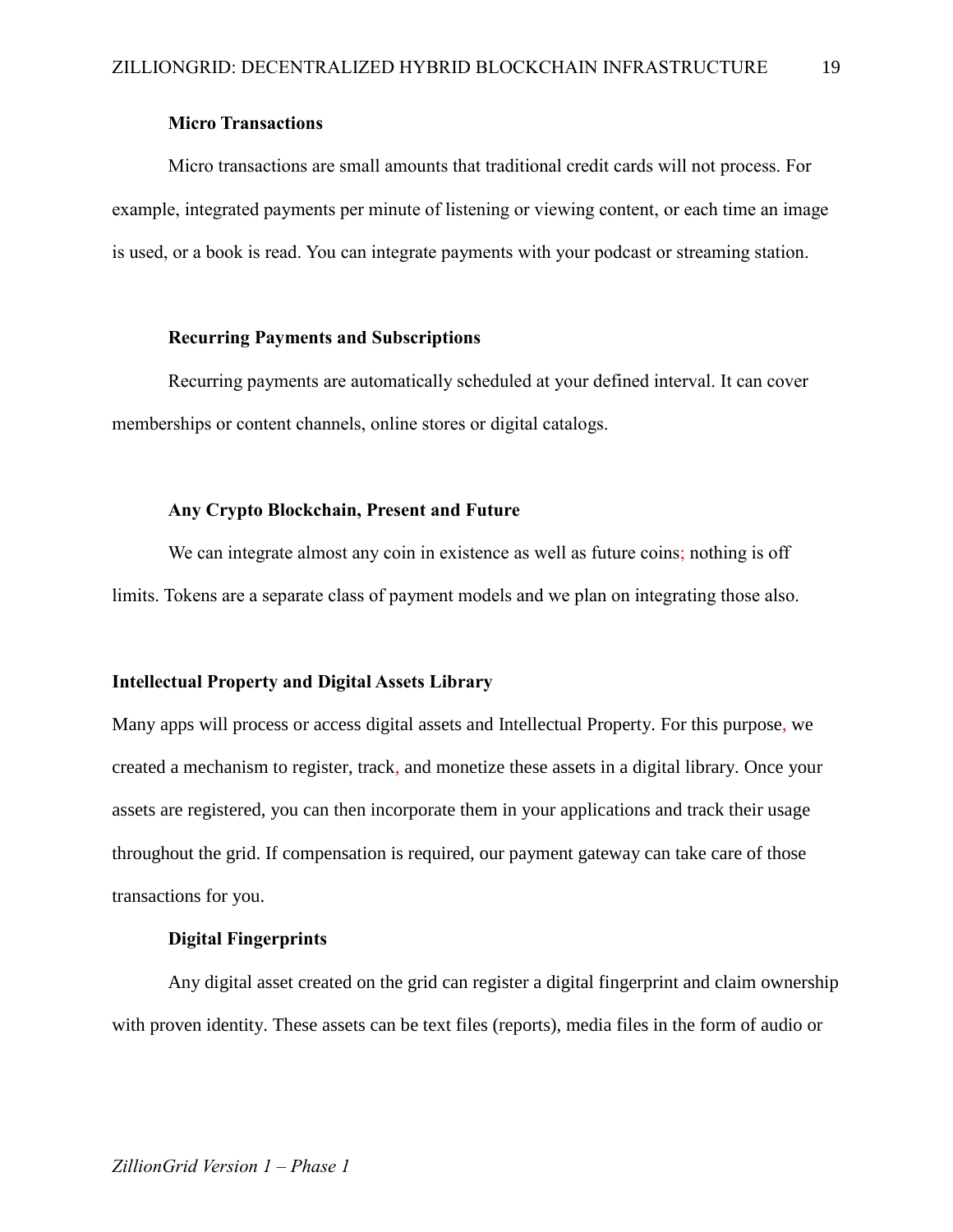video files, images, or anything else that can be made available for digital distribution. This fingerprint can be used for tracking, billing, subscriptions, or anything else provided on the grid.

## **Syndication**

<span id="page-19-0"></span>Once the grid has a substantial number of users, syndication can be a vehicle to greater exposure. This will most likely be used for subsequent versions of the grid.

### **Certificate of Authenticity, Manufacturing, Origin**

<span id="page-19-1"></span>The blockchain provides an excellent method for certifying and providing records of Authenticity, Manufacturing, Origin, and many more variations on this theme. If implemented well, this can track goods from raw materials to finished goods, distribution, sales, and support.

#### <span id="page-19-2"></span>**Copyrights, Trademarks, Patents**

This requires integration with existing systems and will most likely be implemented in subsequent versions of the grid.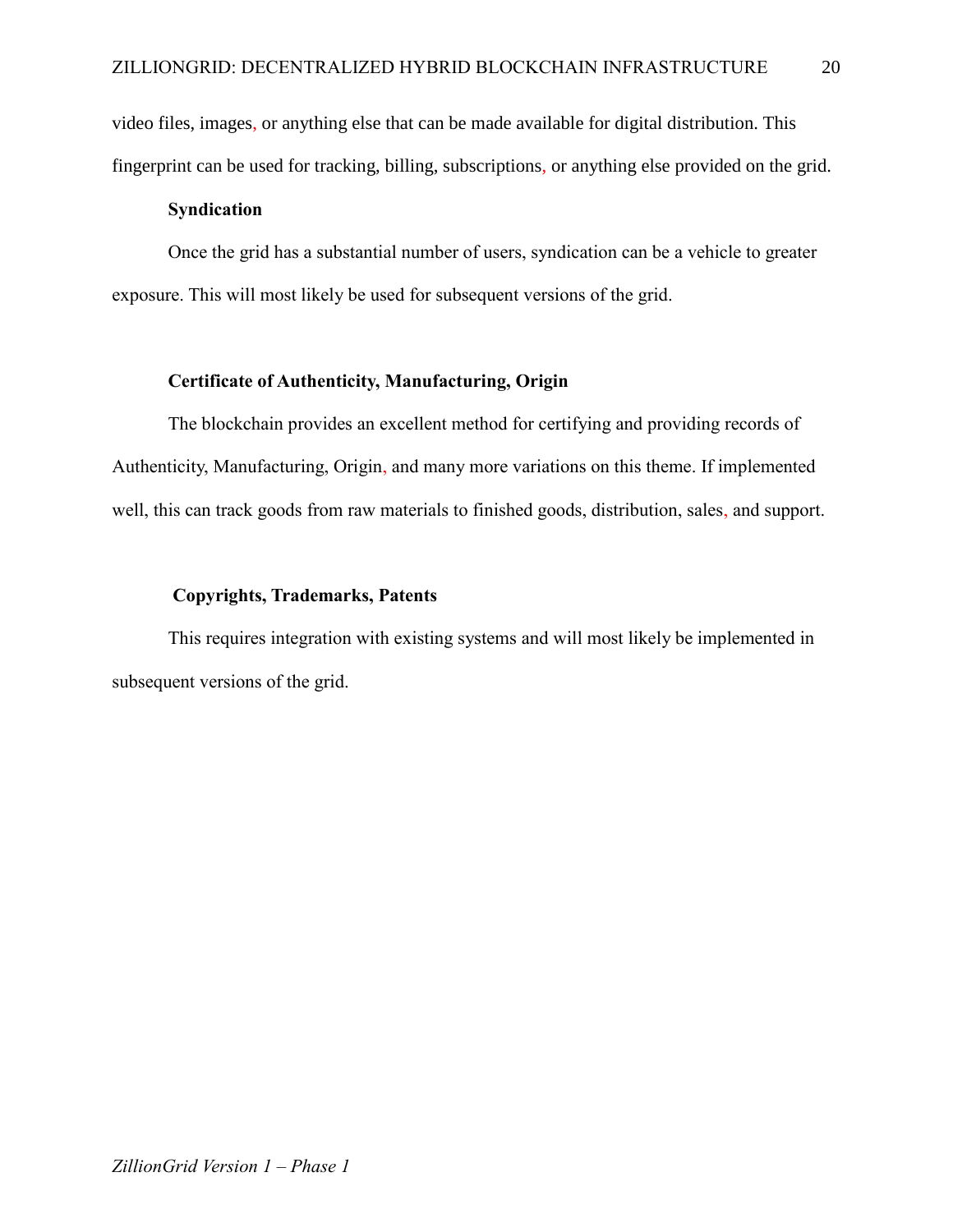#### **ZillionGrid Component 3: The Software Factory**

<span id="page-20-0"></span>Turn key software solutions for enterprises and home users.



*Image 4: ZillionGrid Software Factory*

*Image 4: ZillionGrid Software Factory: turn key software solutions*

## **Zillion Browser: Navigating the Grid**

<span id="page-20-1"></span>Decentralized websites are in a very early stage, so there are many challenges to make it them work in a practical fashion. Our first generation is built on the IPFS structure with some limitations. We created our own browser based on the JavaFX rendering engine, in addition to a Chromium version (Electron with NodeJS) for those who want to be part of the Google Universe. By design, we turned off all tracking and you control your cache and cookies. We prefer to disconnect from anything Google, but currently that comes at a penalty since Google cornered and owns the browser market. Our JavaFX implementation will get better over time; this is a start and comes at a price of limited functionalities and page rendering. Full compatibility of traditional internet browsing will be maintained. We do not want a closed system, but rather an enhanced platform for those who prefer to own their data and not be tracked with every click. This is not 100% foolproof yet but is a first step in that direction.

Each browser installation comes with a local mini-database where you can store your own activities and browsing data. This mini database can then be made available to advertisers, but only at your request. You can offer your data on the Ad Market and get paid in real time via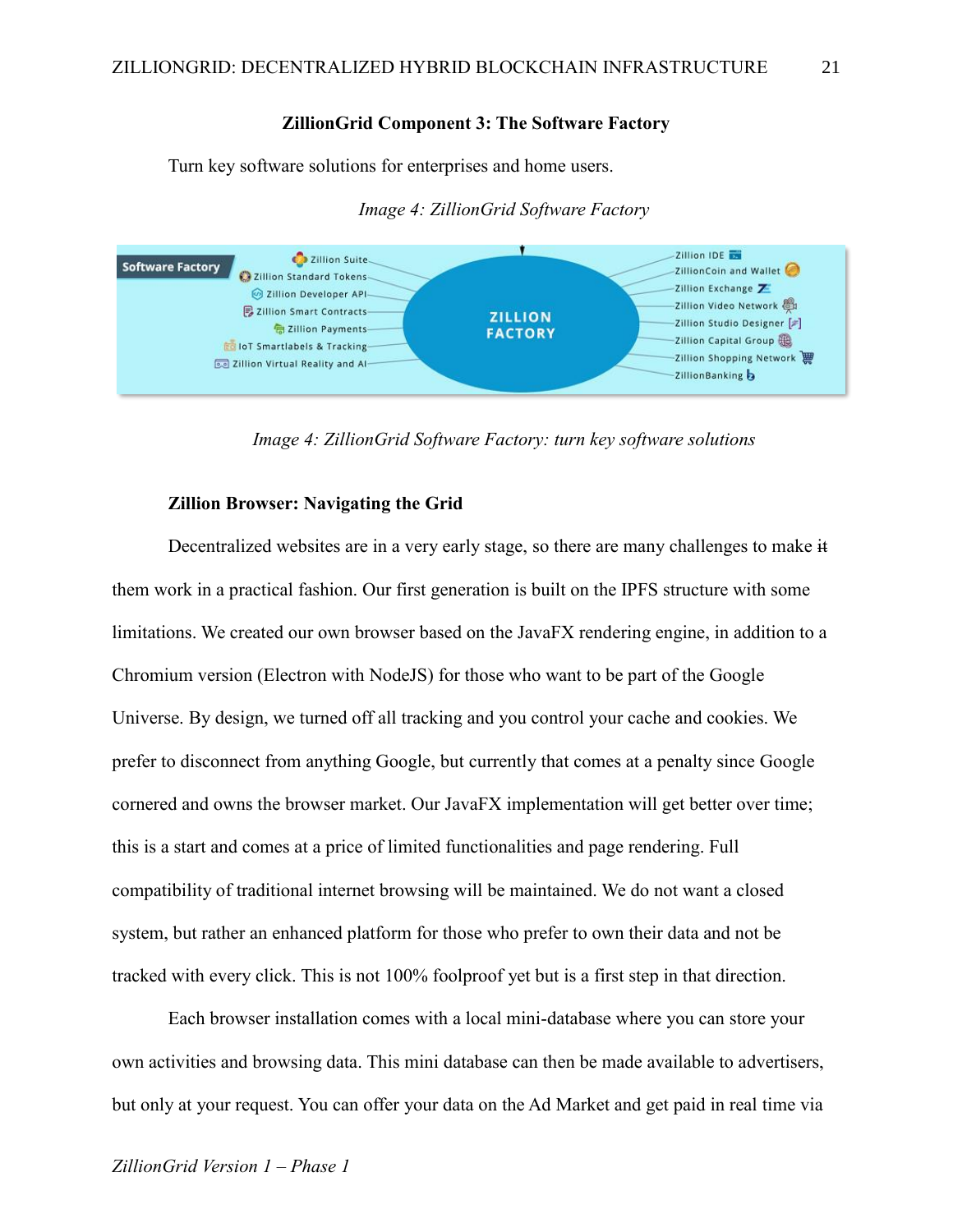smart contracts. Your local data repository can also be encrypted, again at a performance penalty. Everything is under your control, and you decide what happens to your private data.

The Zillion Browser has an applet system built in and can connect directly to your local wallet. Right now, wallets are still full nodes and require synchronization, but future versions will be lighter, like SPV (Simple Payment Verification).

#### **Zillion Mail: Encrypted Communications Including Attachments**

<span id="page-21-0"></span>Communications are crucial in any enterprise and this encrypted messaging system allows for just that: secure communications including audio and video messages and file attachments of any type. Using this system, there will be no more snooping or intrusive mail analysis for serving ads, and no more massive invasion of your privacy. Your communications are encrypted and sharded, including any attachments, such as audio and video files. It works like a traditional email system except it is more secure and your messages are secured by our Zillion Seal technology. Each message has its original digital fingerprint and after reassembly and encryption, it is verified and authenticated against the original fingerprint stored on the blockchain. If anything changed in your message, you will know about it. Some of the advantages are spam limitations, a lack of impersonators (the sender is verified against their profile), and no more viruses or malware in your inbox.

## **Zillion Wall and Zillion People: Social Interactions with Real People**

<span id="page-21-1"></span>This is our version and implementation of social networking. Since everyone is validated using their smart phone, we anticipate only real people on our network. All messages and postings are validated for their origins and content. Our aim is to make it much harder for abuse and false information to proliferate on this network. It is still possible, but much harder to circumvent the system in big numbers. This way we have quality over quantity and as with all our applications,